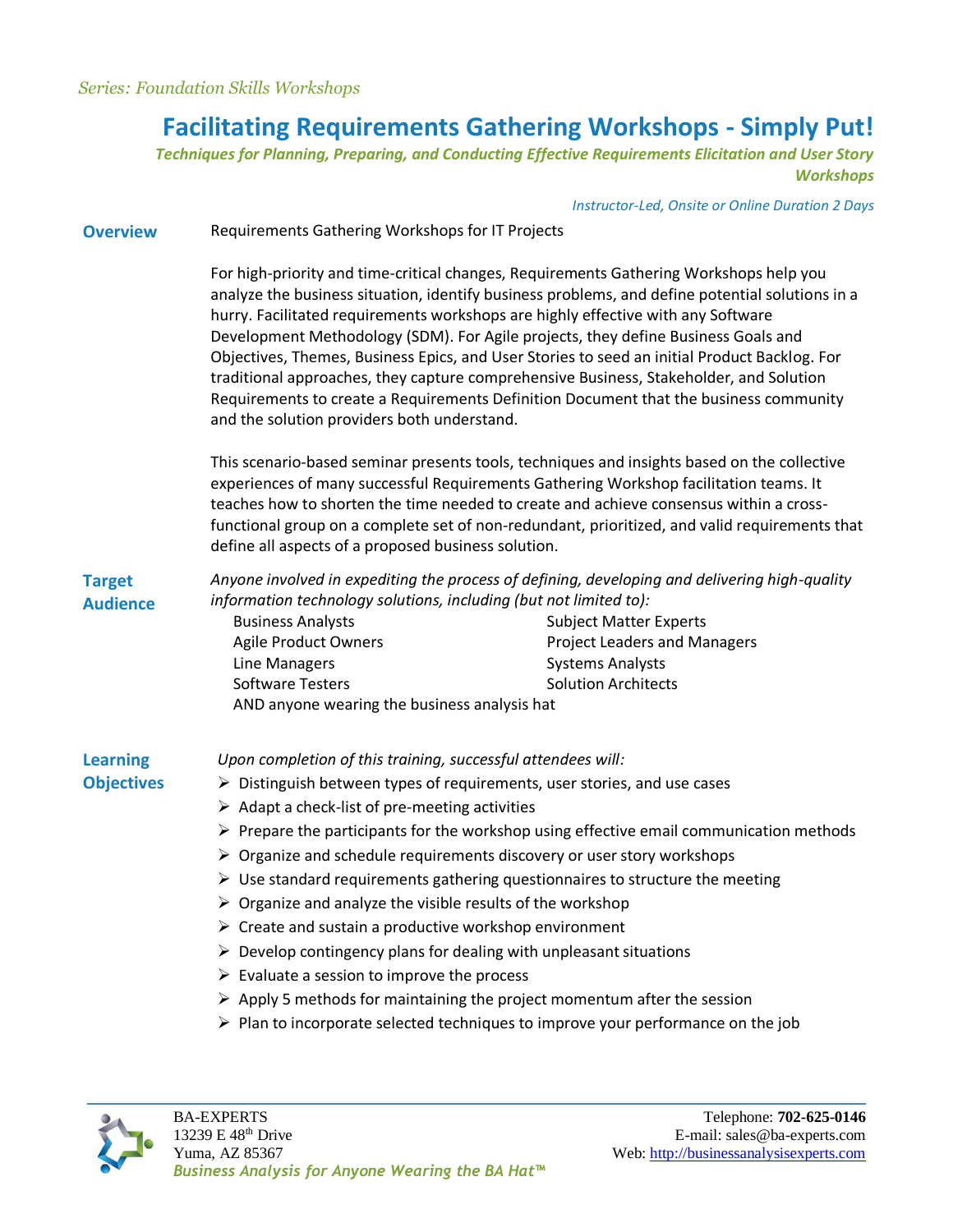# *Facilitating Requirements Gathering Workshops - Simply Put!*

### **1 Introduction to Meeting Facilitation**

#### **The Challenge of Requirements Meetings**

Dealing with Reality Why Do Projects Take So Long? Common System Development Approaches What is a Requirements Gathering Workshop? Phases of a RGW Mini-RGW Roles in RGW The Pros of RGW The Flip Side of RGW Before the RGW After the RGW Risks of Acceleration

#### **2 Methodologies and Requirements Workshops**

#### **Methodologies and Requirements Gathering**

Of Parallel Universes Chaotic Analysis Structured Analysis Object-Oriented Development Agile Development Exercise: Roadmap to Success Activity Scheduling Form A Minimal Methodology Project Activities Define Business Need Exercise: Structure Applied RGW Scheduling Form RGW Applications and Focus

## **3 Preparing for a Requirements Workshop**

**Documents of Meeting Preparation** Evolution of an Effective Meeting Exercise: A 15-Minute Meeting Planner Documents of Meeting Preparation Exercise: Participant Selection Meeting Invitation Contents Exercise: Creating Effective Invitations Sample Invitation Contents Time Versus Depth **Preparing an Effective Agenda**

Preparing an Effective Agenda Activity Dependencies Activity Dependencies Setting and Managing Expectations Sample Agenda Format Exercise: Sequencing Meeting Activities

### **4 Managing the Working Session**

#### **Identifying Icebreakers**

Your Assignment, Mr. Phelps Breaking the Ice Sample Icebreakers Exercise: Identifying Icebreakers

#### **Assigning Group Work**

The Momentum Challenge Exercise: Maintaining Momentum Assigning Group Work Debriefing Group Assignments

#### **5 Managing the Deliverables**

#### **Managing RGW Deliverables**

Preparing Meeting Documentation Exercise: Leveraging the Documentation Advantage Restructuring Deliverables to Increase Productivity Example of Activity-Based Formatting Maintaining Group Memory Increasing Participant Productivity

**Maintaining Participant Productivity** Exercise: Managing the Facilities Meeting Equipment The Last Commandment

#### **6 Developing the Facilitation Team**

**Profile of a Facilitation Team** Exercise: Skills Comparison Basic Behavioral Concepts Motivational Needs Motivations Classified Motivated to Lead? Motivated to Analyze? Thinking Styles Thinking Styles Exposed Thinking on Your Feet? Thinking Under Pressure? Behavioral Styles Behavioral Styles Revealed Leadership Behavior? Well Behaved Analyst? Balancing Behavioral Styles Leadership Styles Leadership Styles Defined Facilitator Style? Analyst Style? Exercise: Identifying Strengths and Challenges

#### **7 Dealing with Difficulty**

**Meeting Murphy and Fighting Back** Dealing with Murphy Discussion: Equipment Dependencies What's Wrong with This Picture? Everything Takes Longer Than You Think Exercise: Everything Takes Longer Than You Think Discussion: Facilities Problems Problem People or People Problems Exercise: Dealing with People Issues Discussion: Creepy Scope Exercise: Back to Square One